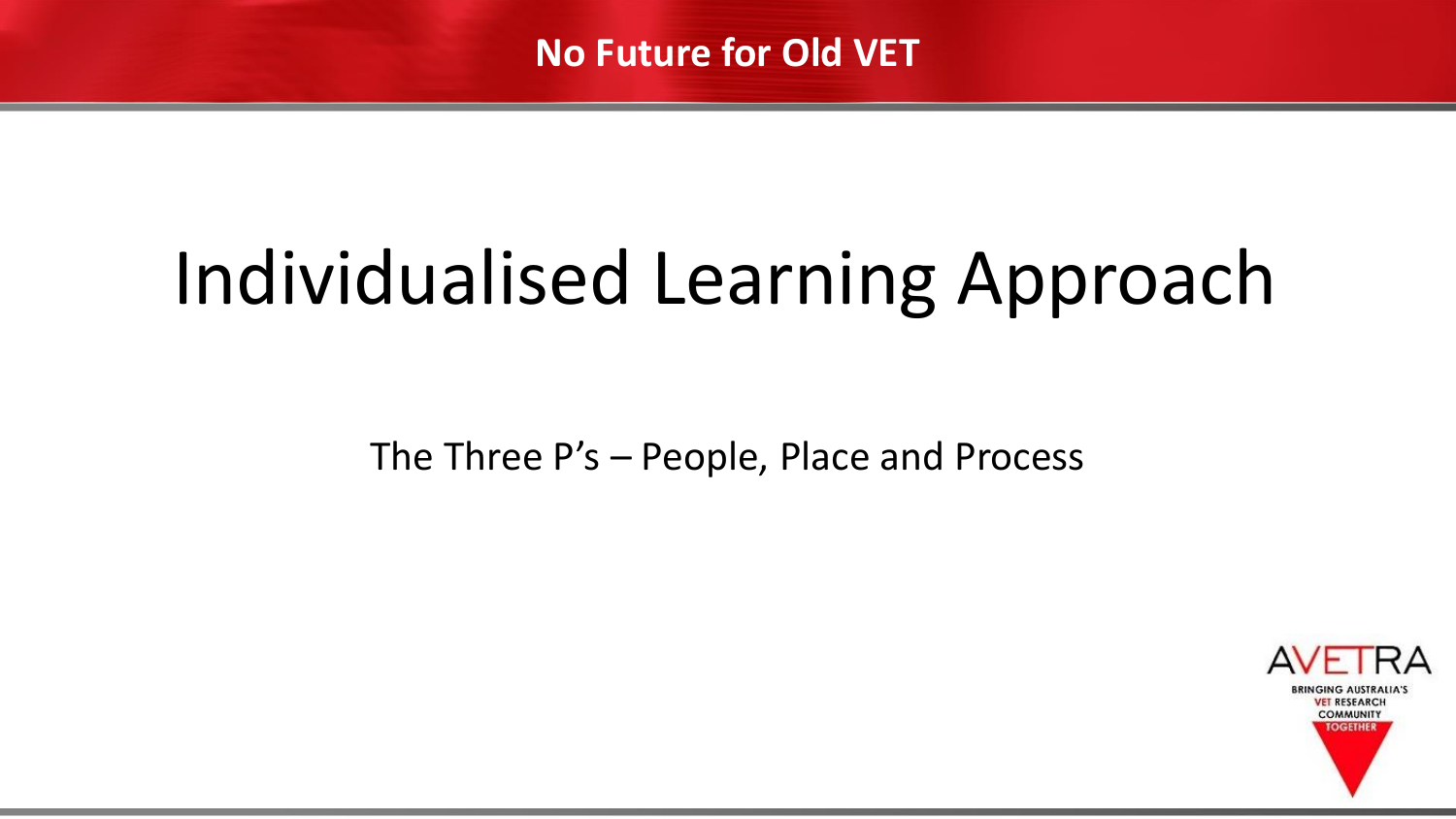#### **Case Study: NAK Australia** (An Australian small to medium enterprise)

#### *Developing and implementing a model of vocational and higher education within an Australian small to medium enterprise.*

- ➢The **people** involved in the project
- ➢The location or **place** for the training
- ➢The **process** of education and training that was applied



*Presented by Shayne Baker OAM*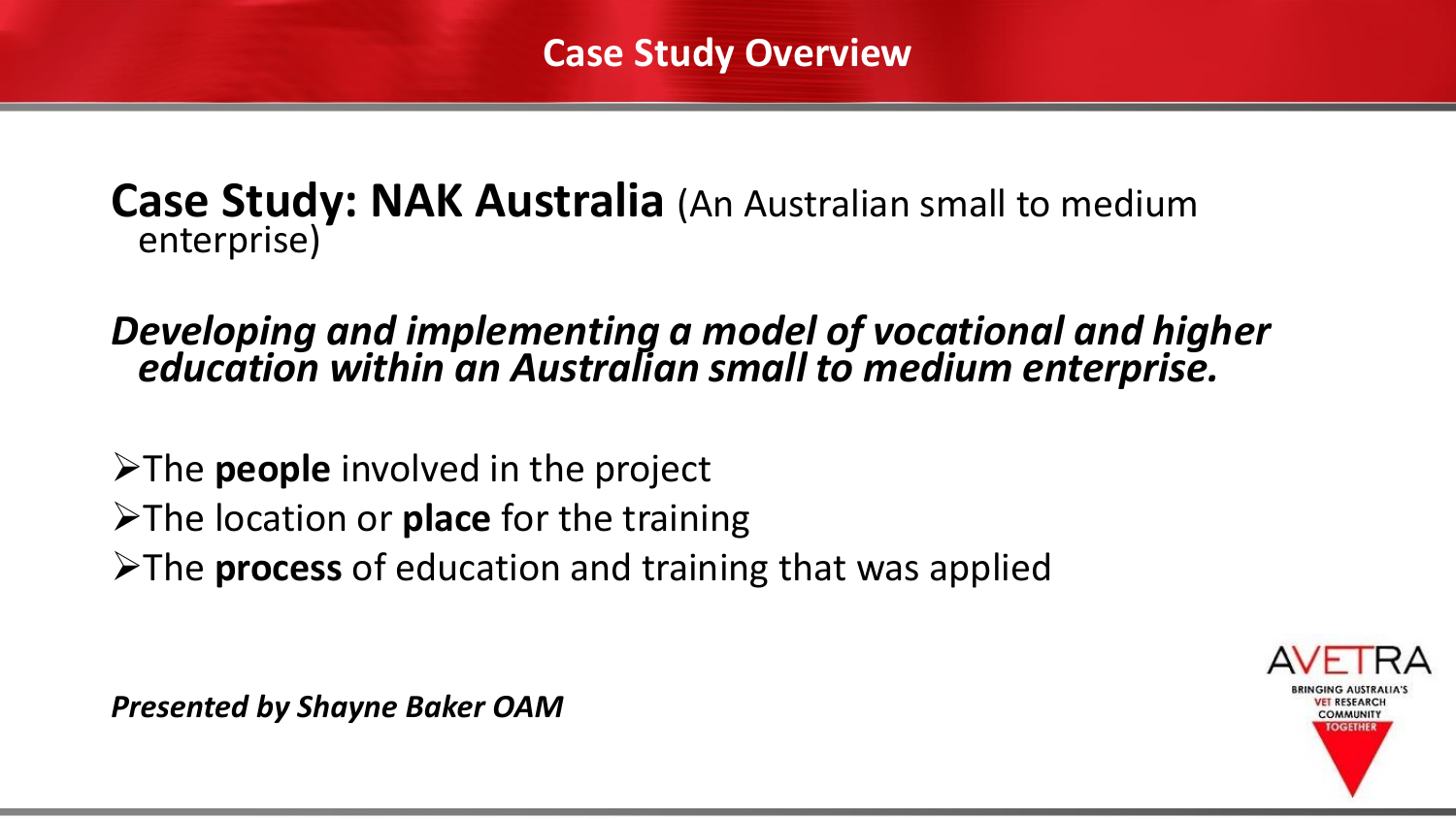# **Case Study: Supported by Senior Management**

*Staff employed at the main operations of the company in Brisbane invited to participate in education and training that would be accredited from VET certificate level through to HE bachelor degree.*

➢Multi-disciplinary team of people

➢HR, marketing, finance, logistics and IT.

- ➢The participants had demonstrated a preference for WBL above the traditional semester-based approach.
- ➢Initial qualifications achieved ranged from Certificate III in Business, Certificate IV in Training & Assessment Diploma in Business.
- >Pedagogy based on a blended approach of workshops to ad concepts, identify and confirm WBL projects and supported email, telephone and mentoring sessions.

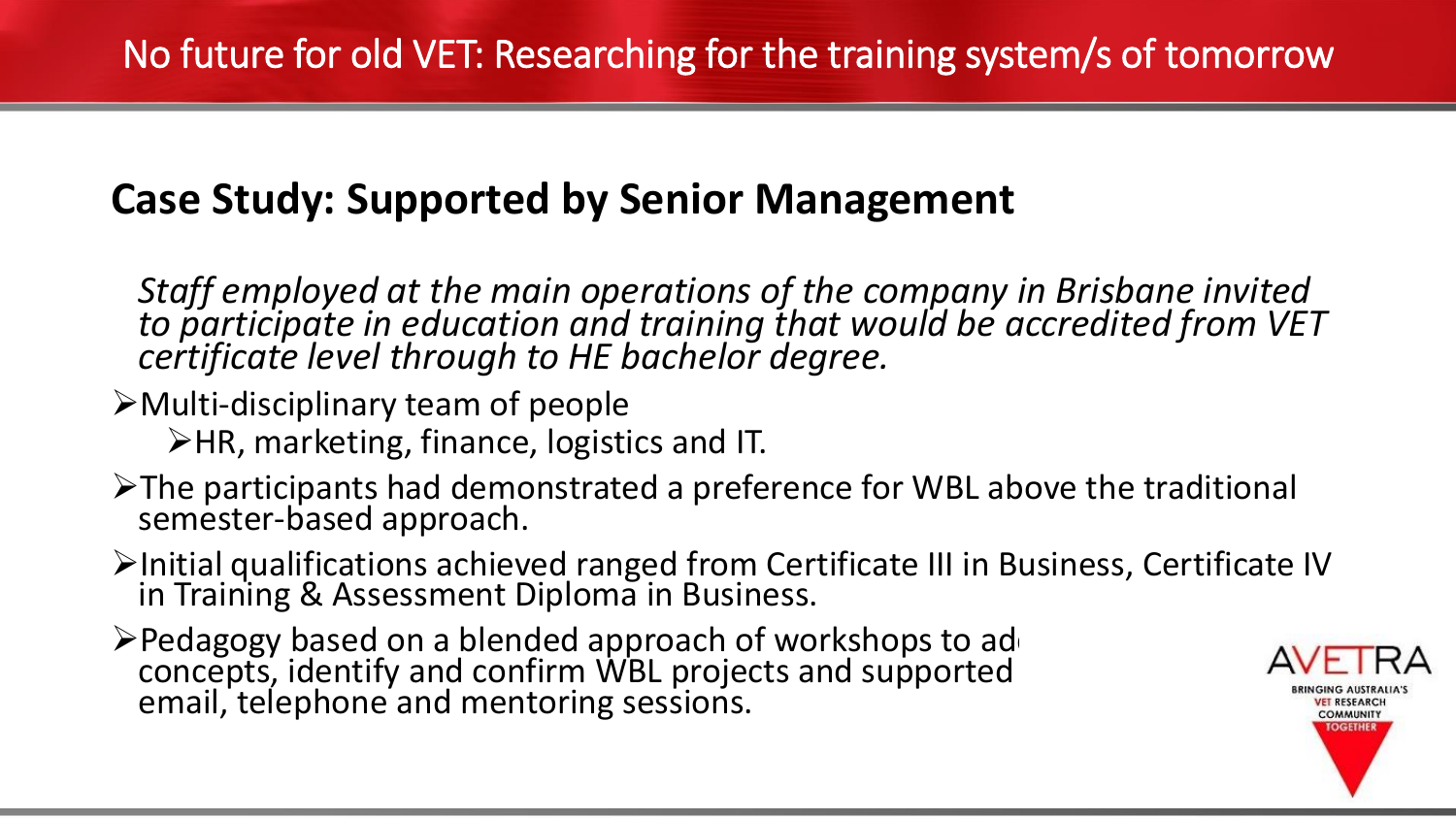## **Contemporary workplaces or Classroom Learning?**

- 1. the individual's own learning processes
- 2. the technical/organisational learning environment
- 3. the broader social/cultural learning environment. (Illeris, 2004)

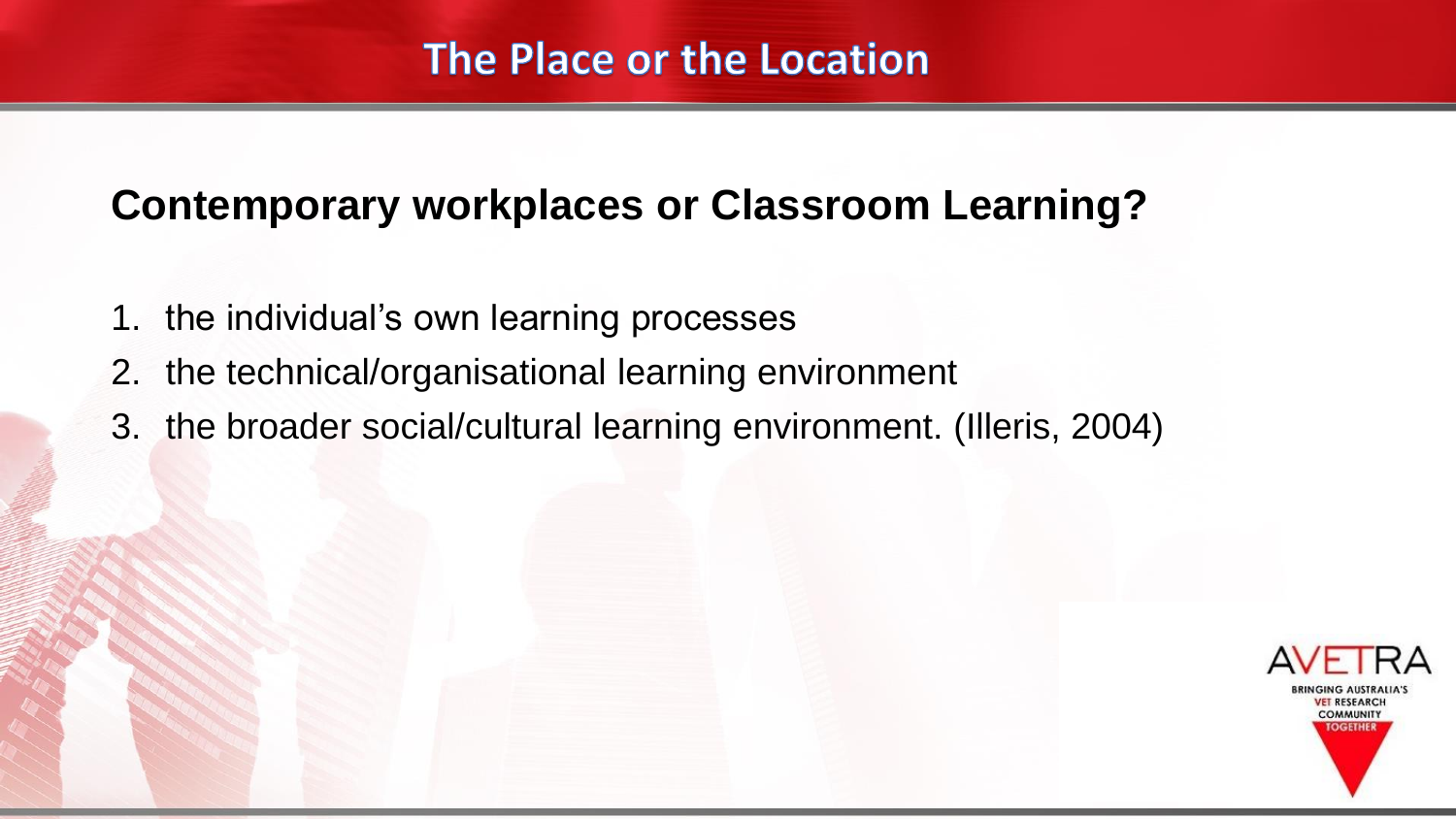## **WORK BASED LEARNING**

- "learning at work, through work and for the purpose of work"
- Enables learners to match their own personal and professional learning with an organisation's future development and growth

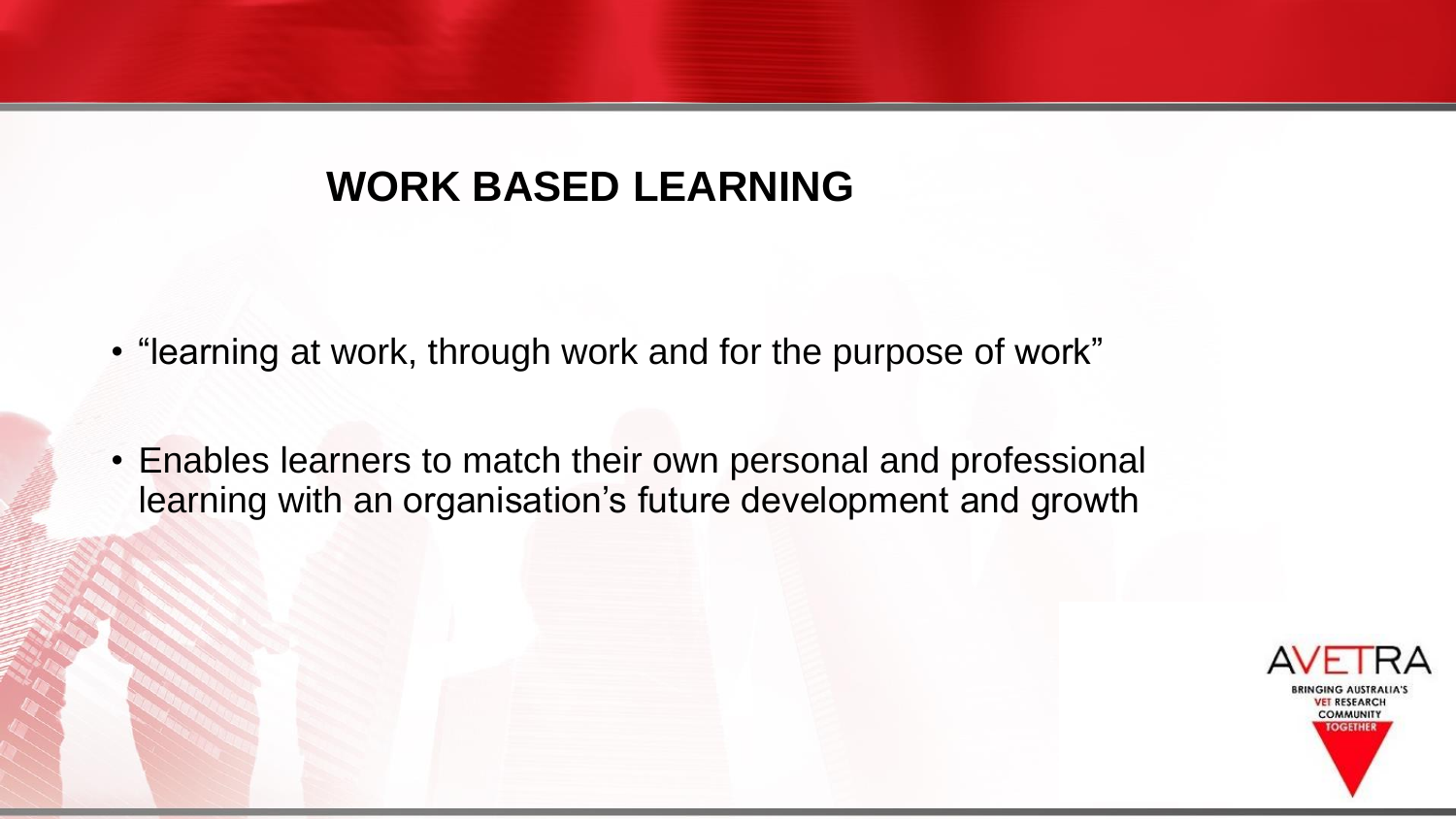#### **Work based learning pathway**

- on one hand it is a personal tool to connect the individual (their own personal traits and preferences) with their professional growth and learning;
- while on the other hand it is a shared (organisational) tool in business innovation, quality improvement and project management.
- assists a workgroup to connect the now (current state) with the future (desired state) and informs improved practice and creates even more opportunities for learning

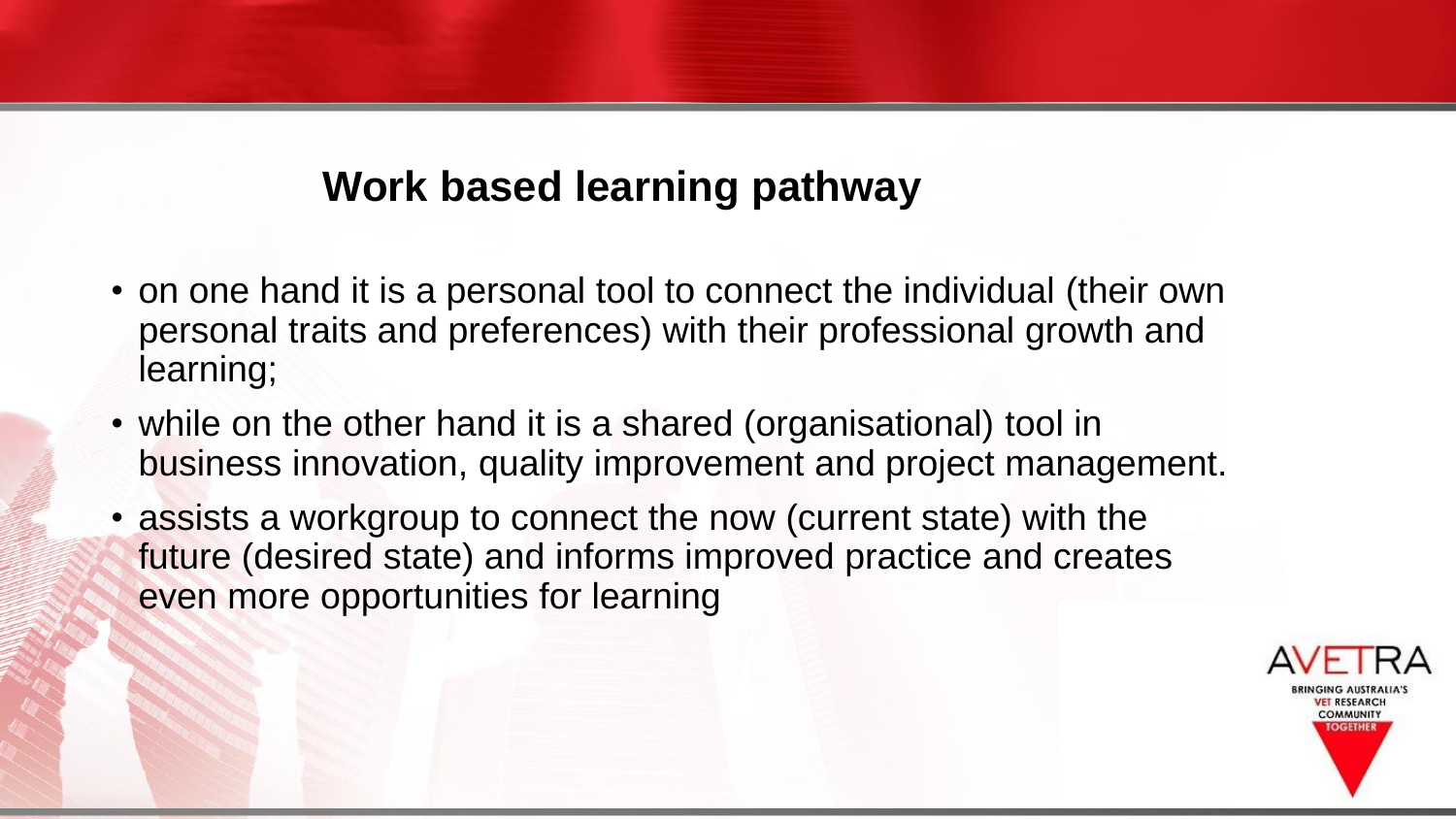➢Learning approach provided learners with a high level of satisfaction and achievement

- ➢Positive view towards learning
- ➢Developed confidence in their own ability
- ➢Organisation benefits through staff contributing to improved business processes through staff engagement
- ➢Building relationships across the organisation
- ➢Improved levels of understanding through the regular mentoring team sessions

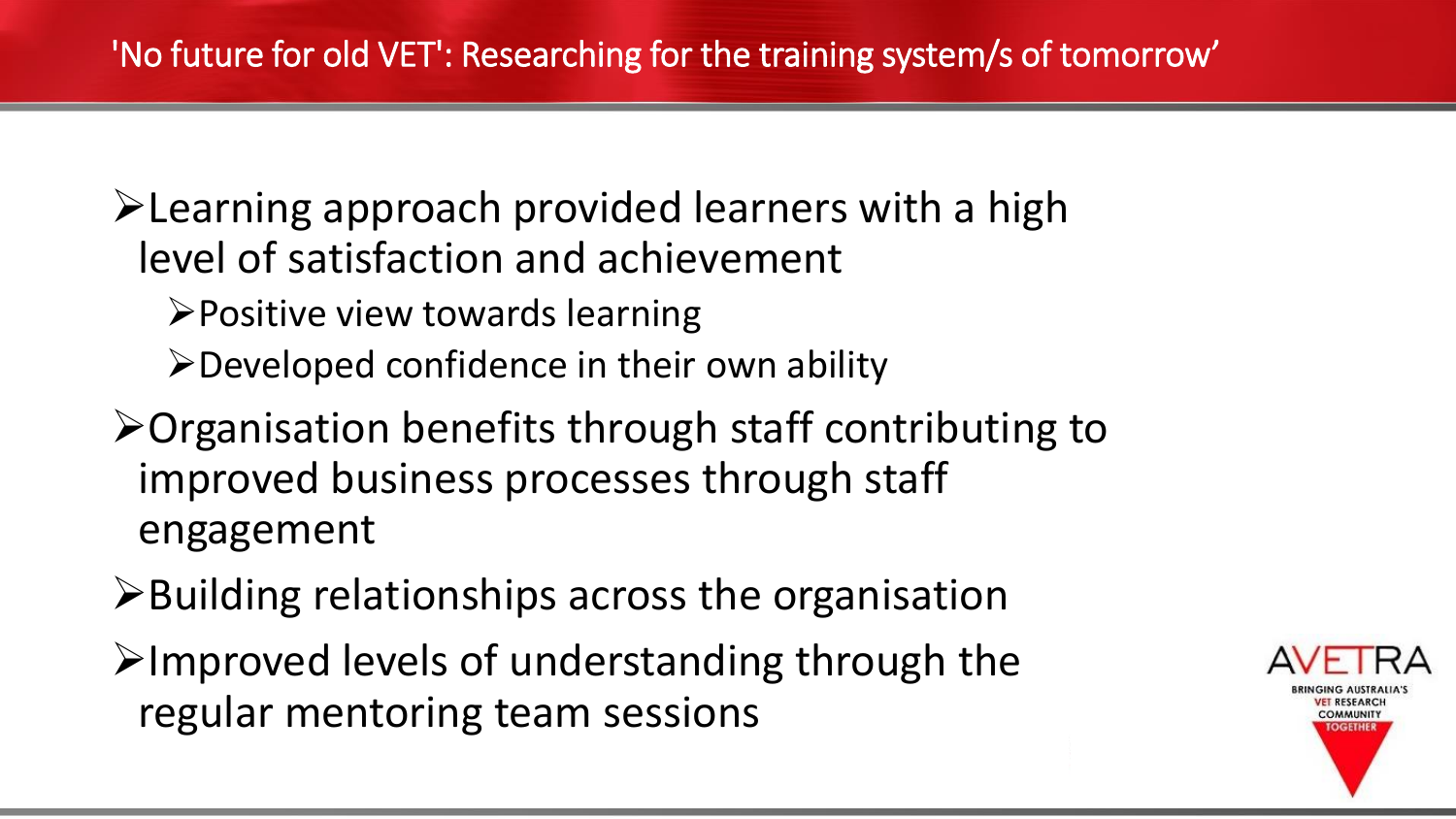#### **Reflective Considerations**

'we realised that the sense of being time poor and experiencing life as proceeding at a frenetic pace was not just a phenomenon of work but was characteristic of most aspects of contemporary society' (Boud 2006)

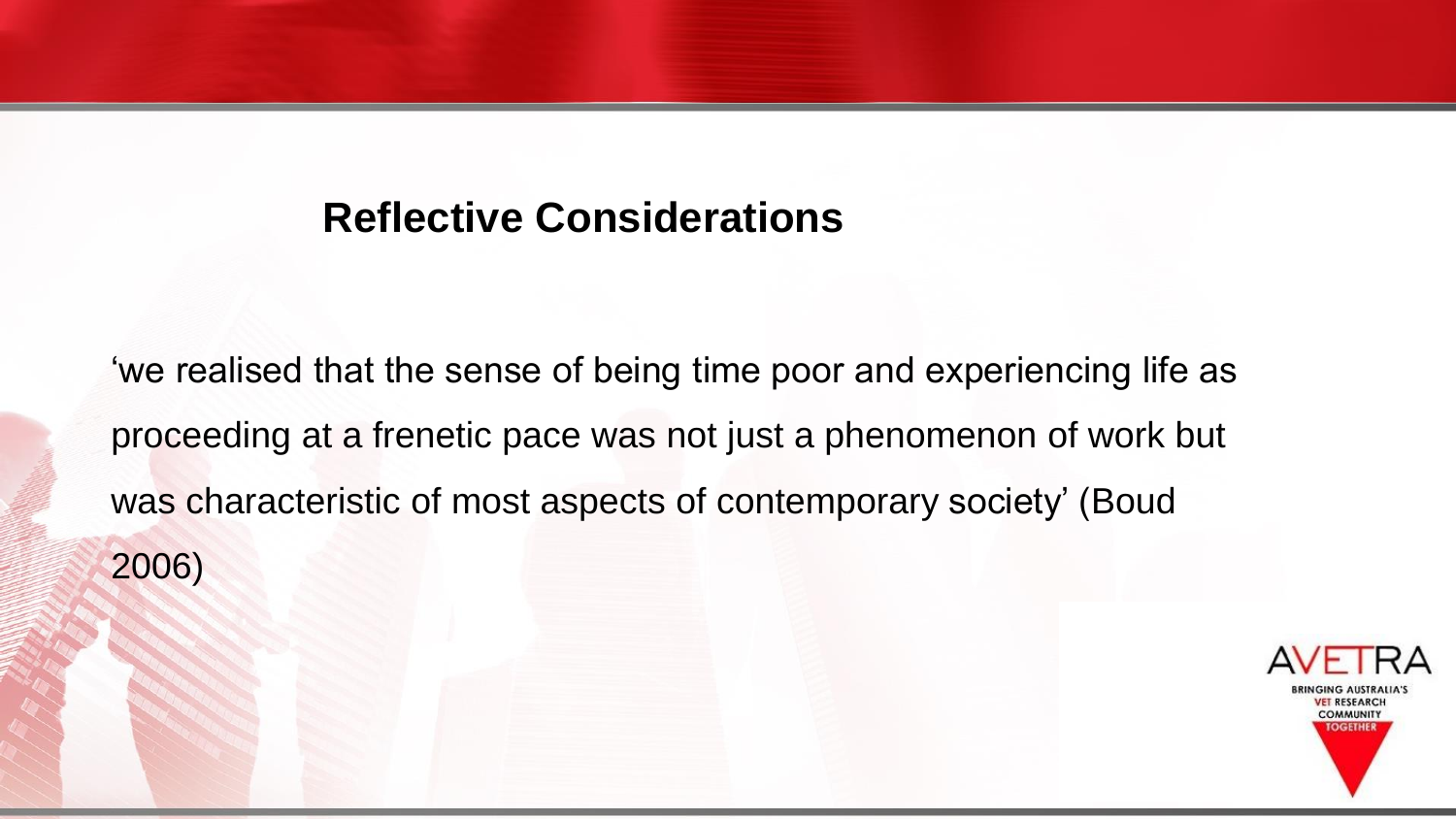Staff identified to undertake the WBL degree program were appointed based on two characteristics

➢they were involved in core functions of the business that were undergoing important changes and development

➢they had demonstrated an interest in further professional development and a capacity for such development from from their earlier VET experience.

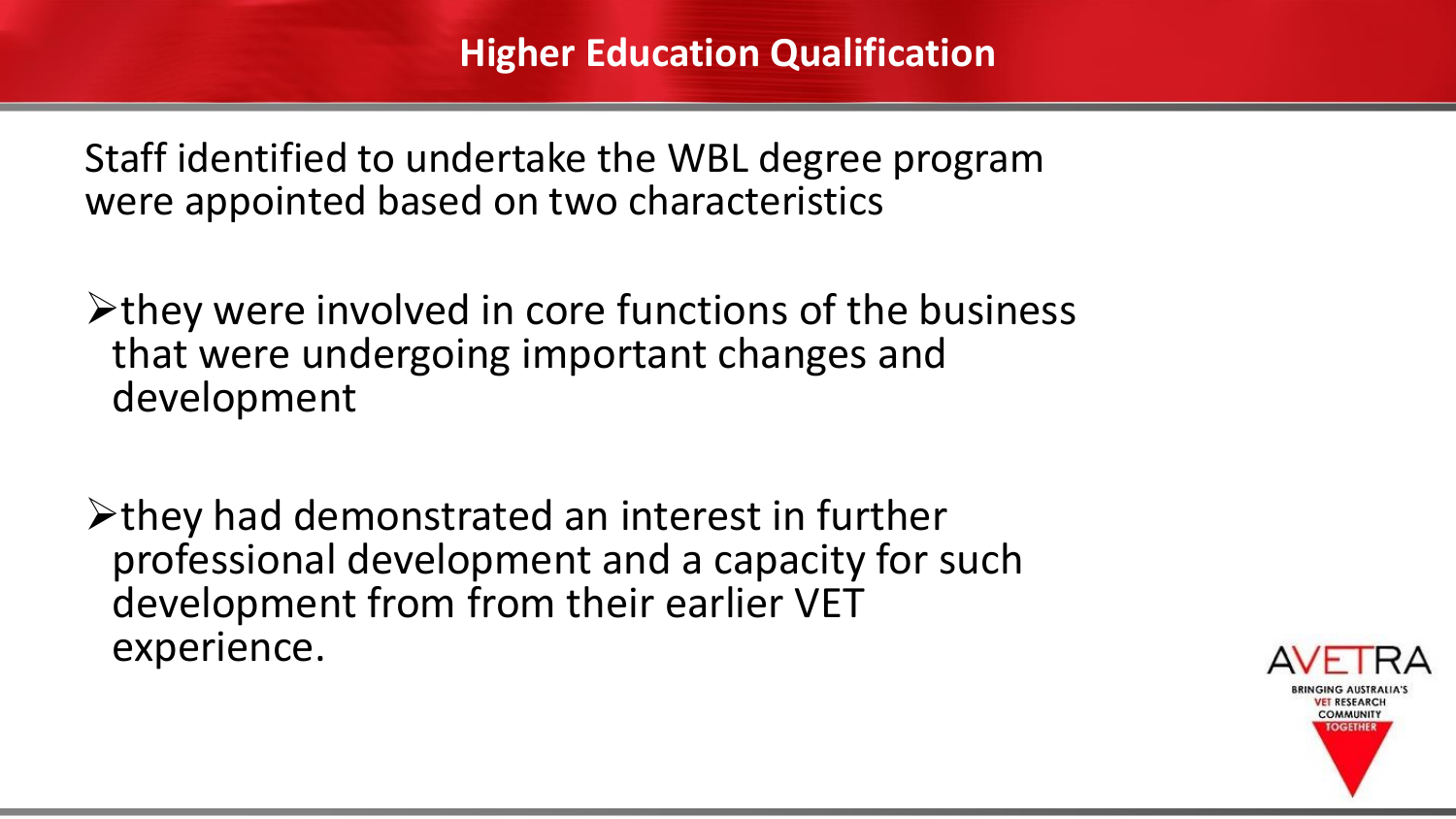#### **BA (Hons) (Negotiated Specialisation) 360 cp**

| <i><b>NAK/ASBL</b></i> | <b>NAK/MU</b>     | <b>Middlesex University</b> |
|------------------------|-------------------|-----------------------------|
| <b>Diploma</b>         | <b>AOL/RPL</b>    | <b>BA (Hons)</b>            |
| * Mgt                  | * Mgt             | * WBL Project               |
| <b>* Business</b>      | <b>* Business</b> | * Four (4) modules          |
| * Training             | * Training        |                             |
| *Taught                | * RPL             | <i><b>* Distance</b></i>    |
| * RPI                  |                   | <b>* Mentored</b>           |

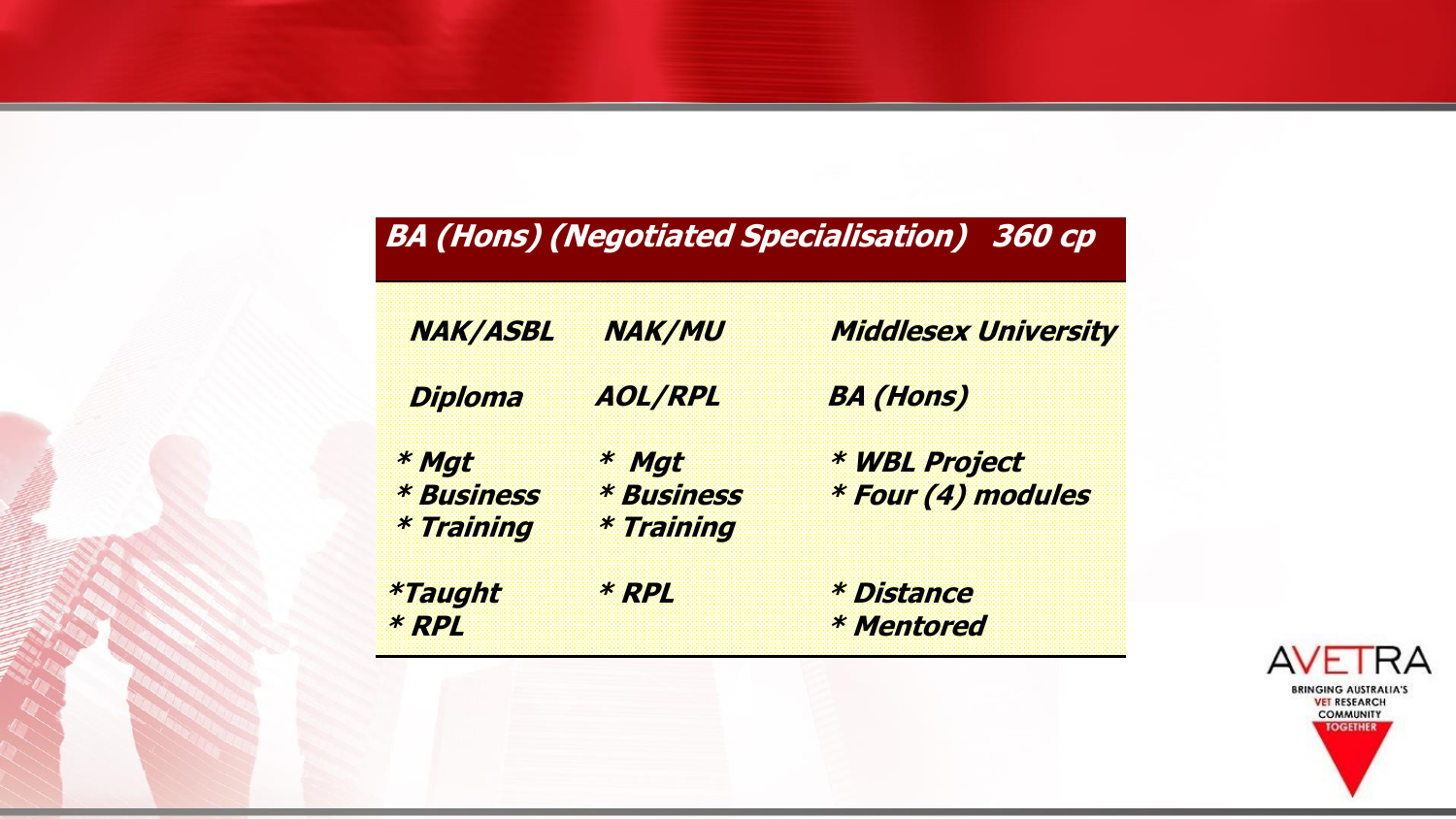#### **The WBL Case Study Model**

**NAK - Middlesex University**

#### **BA (Hons)**

**NAK (VET Qualifications + RPL) (240cp) (Phase 1) Middlesex (WBL program) (120cp) (Phase 2) = BA (Hons)**

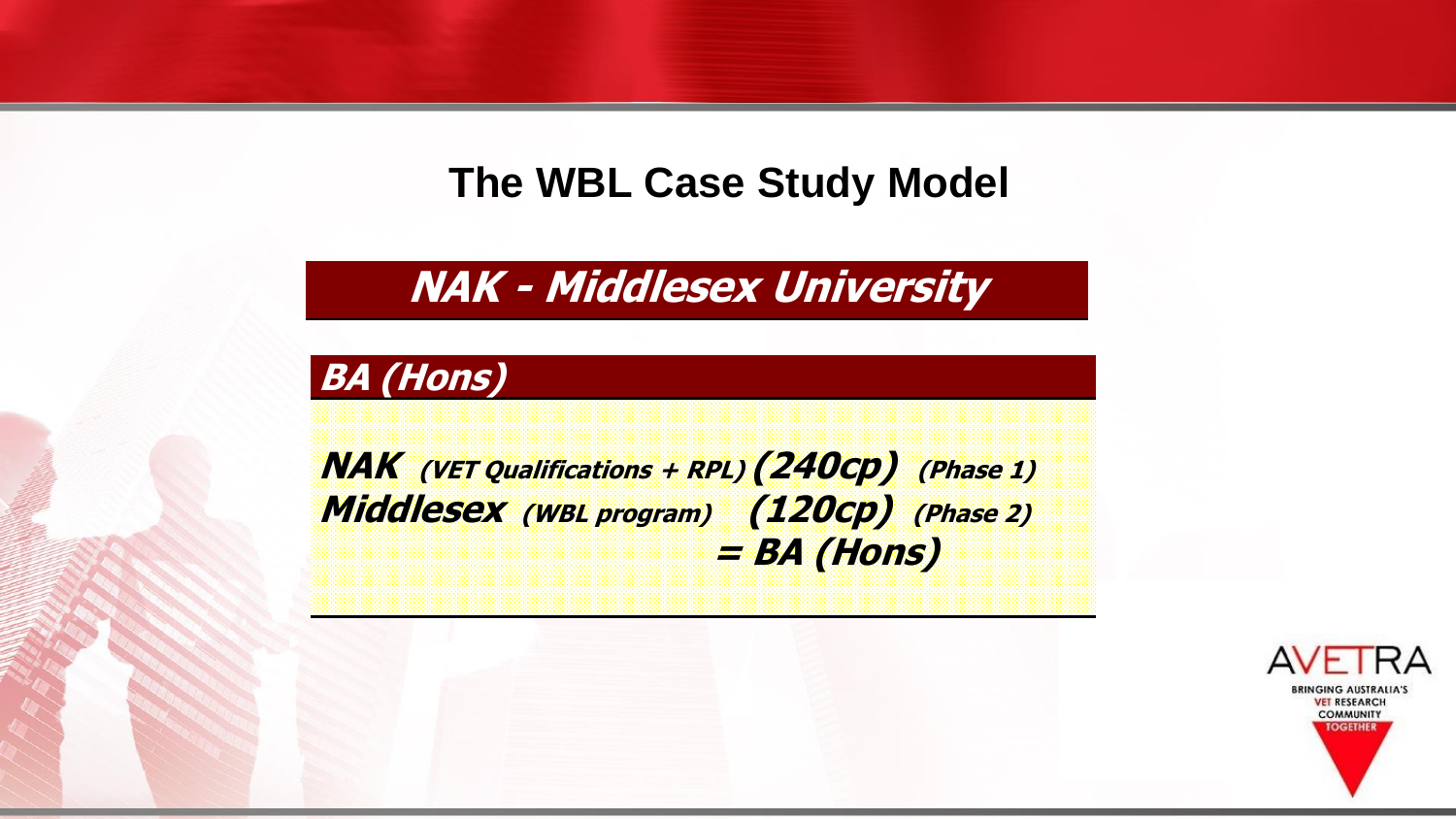# **Phase 1 NAK/WBL Program with Middlesex University** ➢Learners gain diploma/advanced diploma with private RTO ➢Articulation RPL pathway (up to 240/360 credit points) ➢Two years credit towards a 3 year BA Hons degree

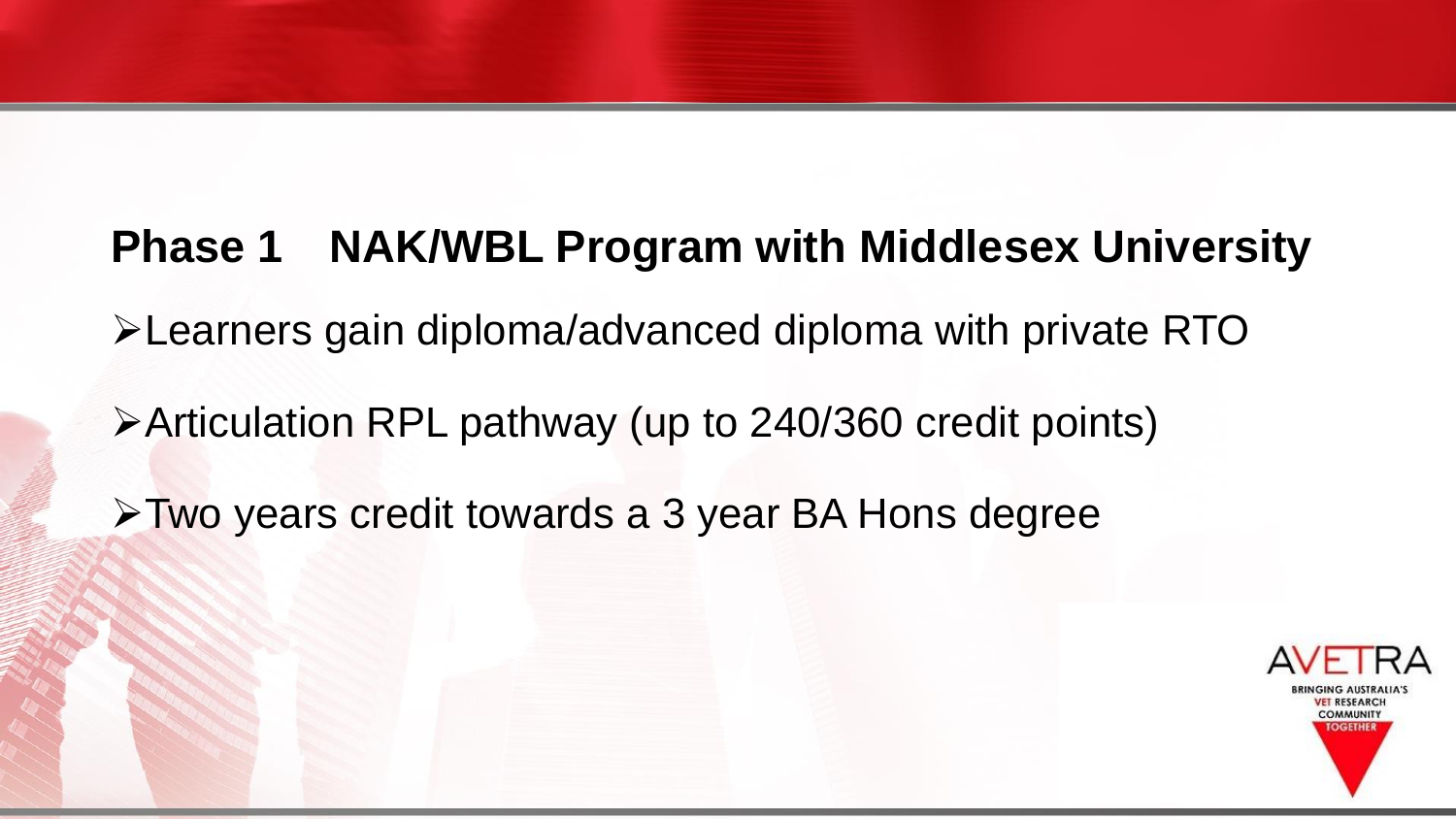# **Elements of Work Based Learning**

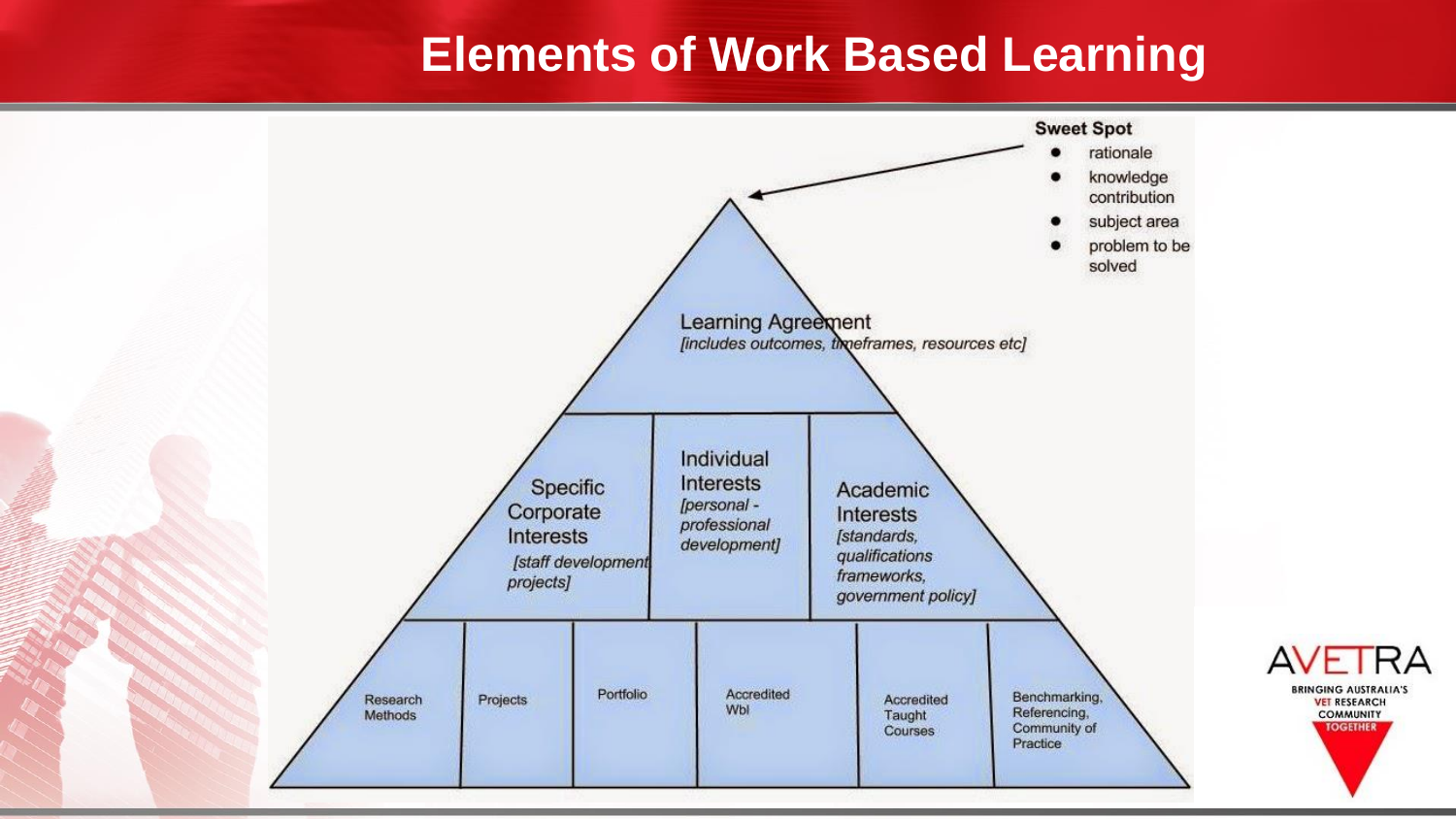#### **Phase 2 NAK/WBL Program with Middlesex University**

- ➢Review of Learning capabilities, attributes & authority identified by a critical reflective statement on formal & informal learning
- ➢Planning Professional Development is undertaken in support and preparation for further learning resulting from the review of learning
- ➢Professional Practitioner Inquiry development of insider research proposal to combine learning & skills at work through a practice themed project.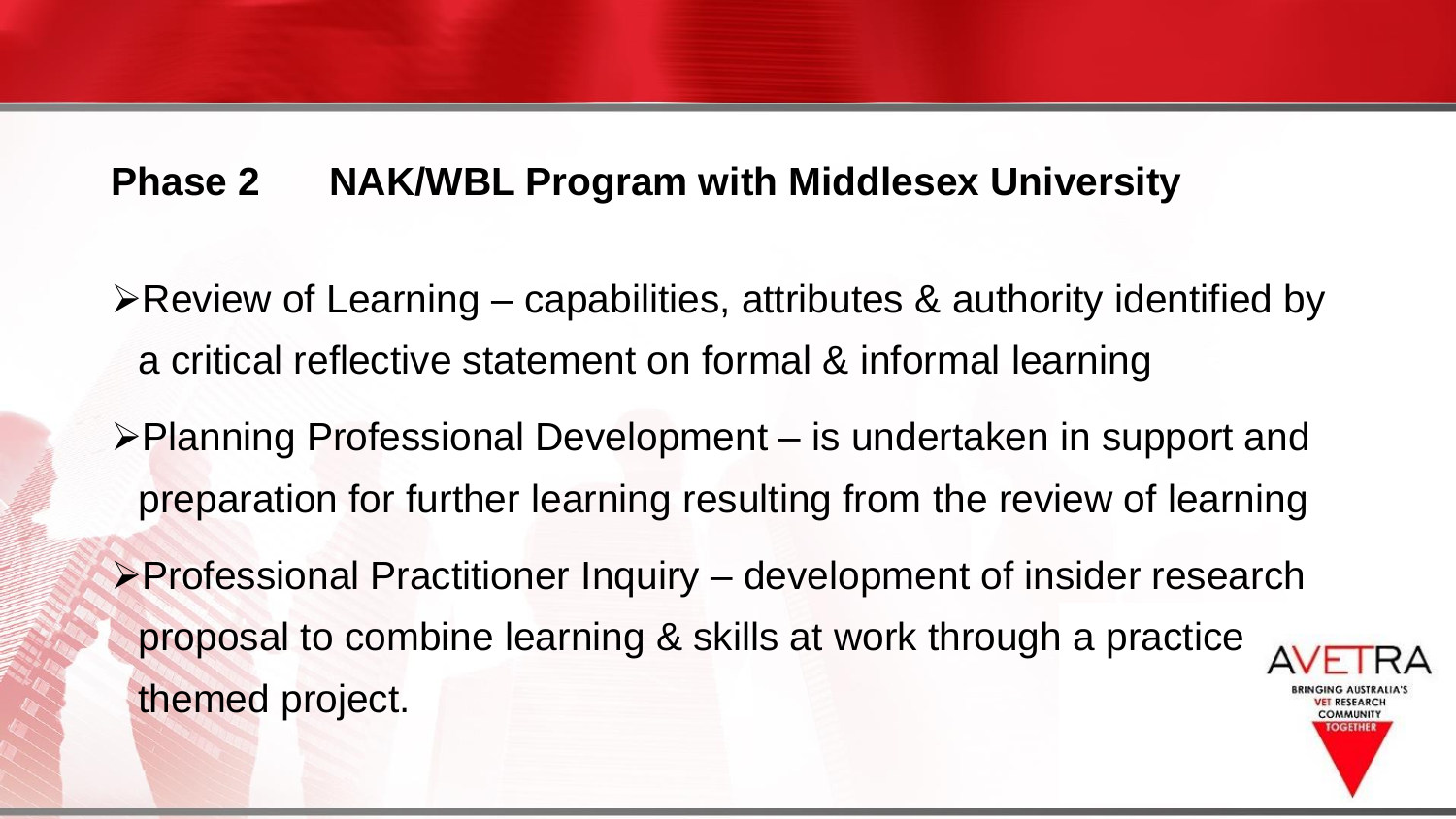#### **Phase 2 NAK/WBL Program with Middlesex University**

➢Negotiated WBL Project – project proposals are undertaken through consultation with the work team and endorsed by senior management

➢Oral Presentations/Examination – completed as part of final assessment for the completion of the award

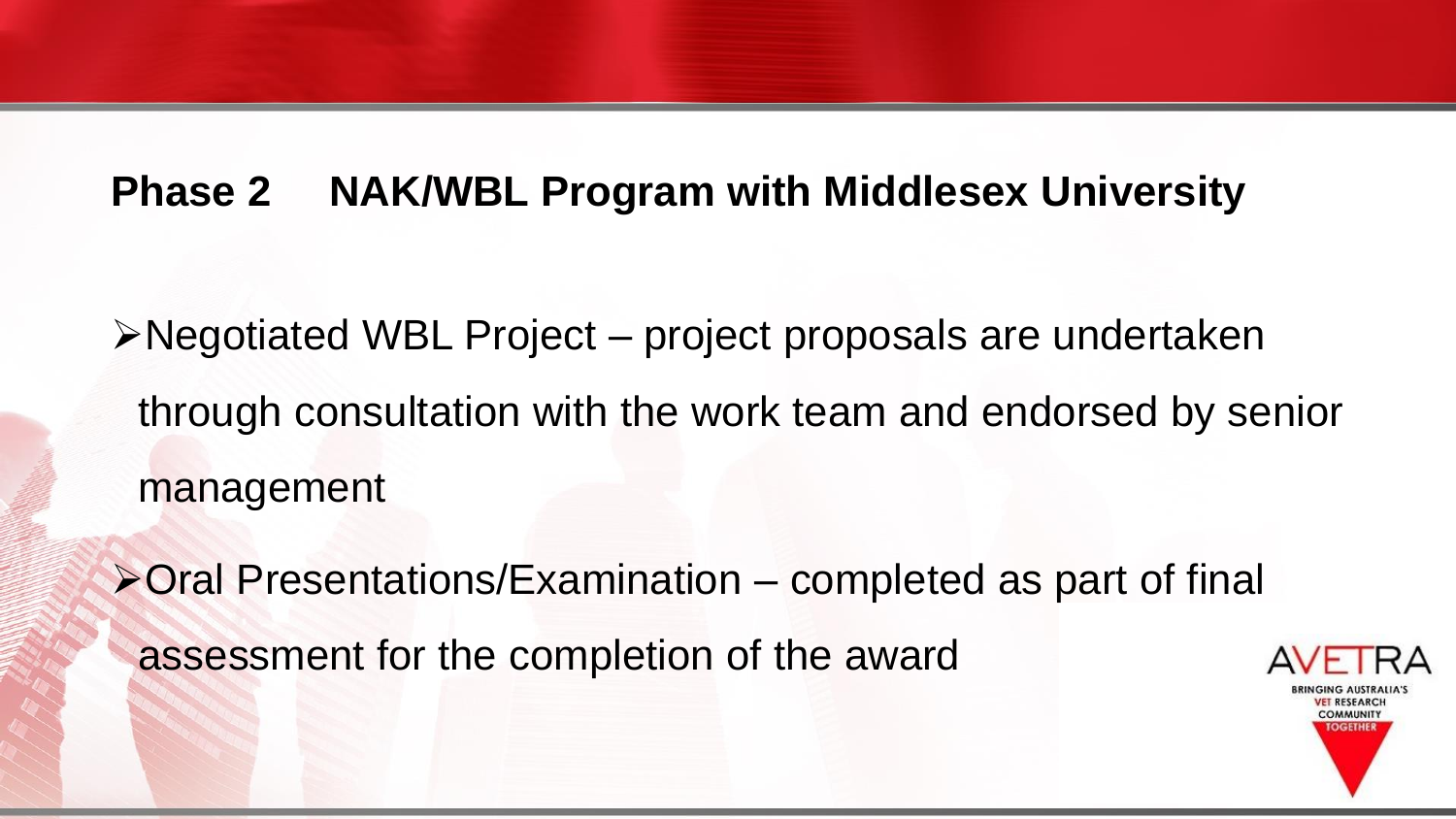#### **Essence of Work Based Learning**

The opportunities for work based learners to reference creative individuals as part of their own development means that work based learning can be a bridge not only between industry and structured learning but also to connect creative thinkers, across all disciplines and professions, with the world of contemporary business practice.

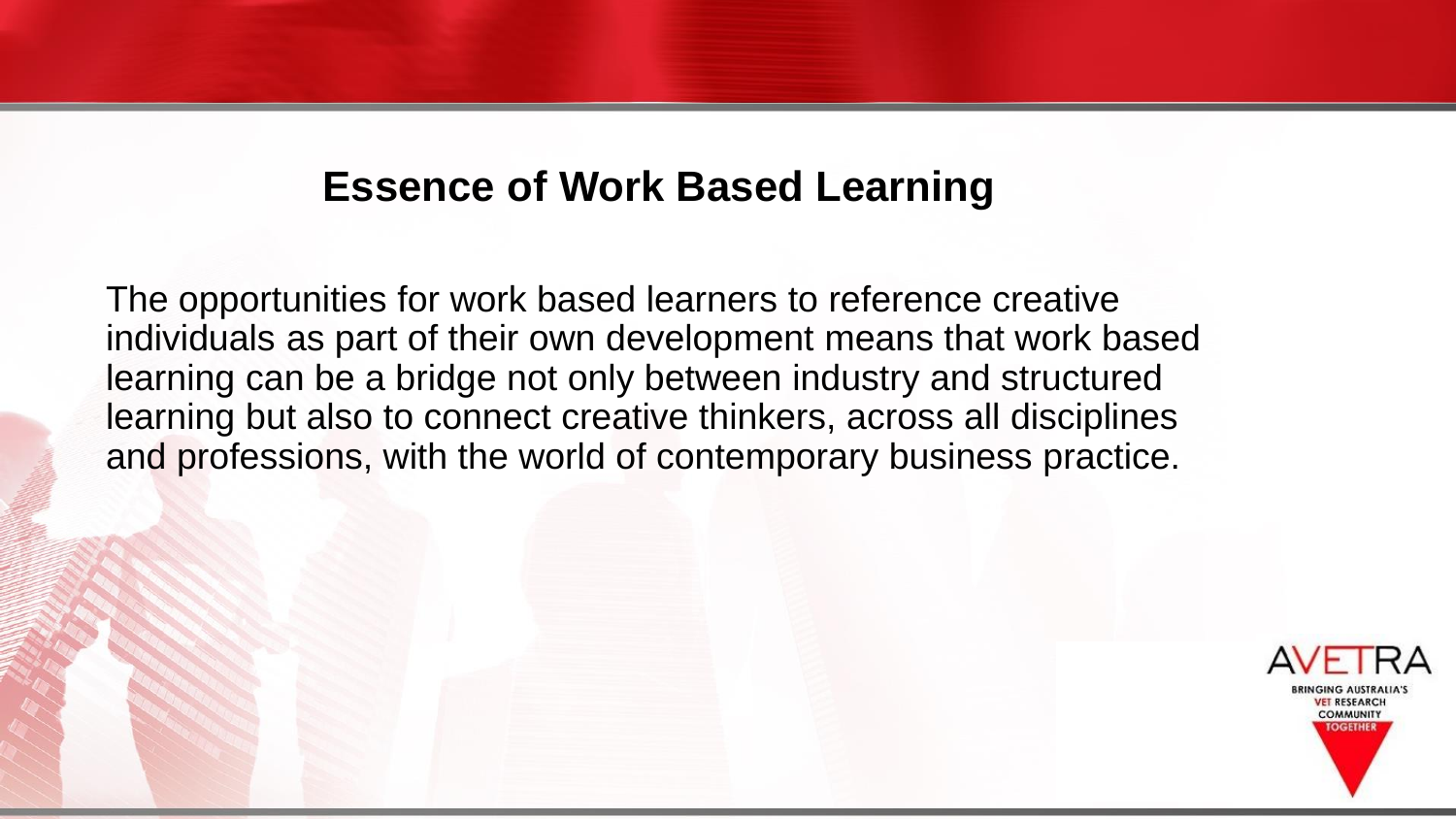## **Elements of Work Based Learning**

- Research/Enquiry methods without knowledge of and reference to these a work based project will not satisfy the curriculum standards
- Projects are the primary 'units' of work based learning and it is within one or more projects that students achieve the learning outcomes of their curriculum
- Portfolio is a foundation element where the student identifies their existing knowledge and capability and starts to build their journey in reflective professional practice

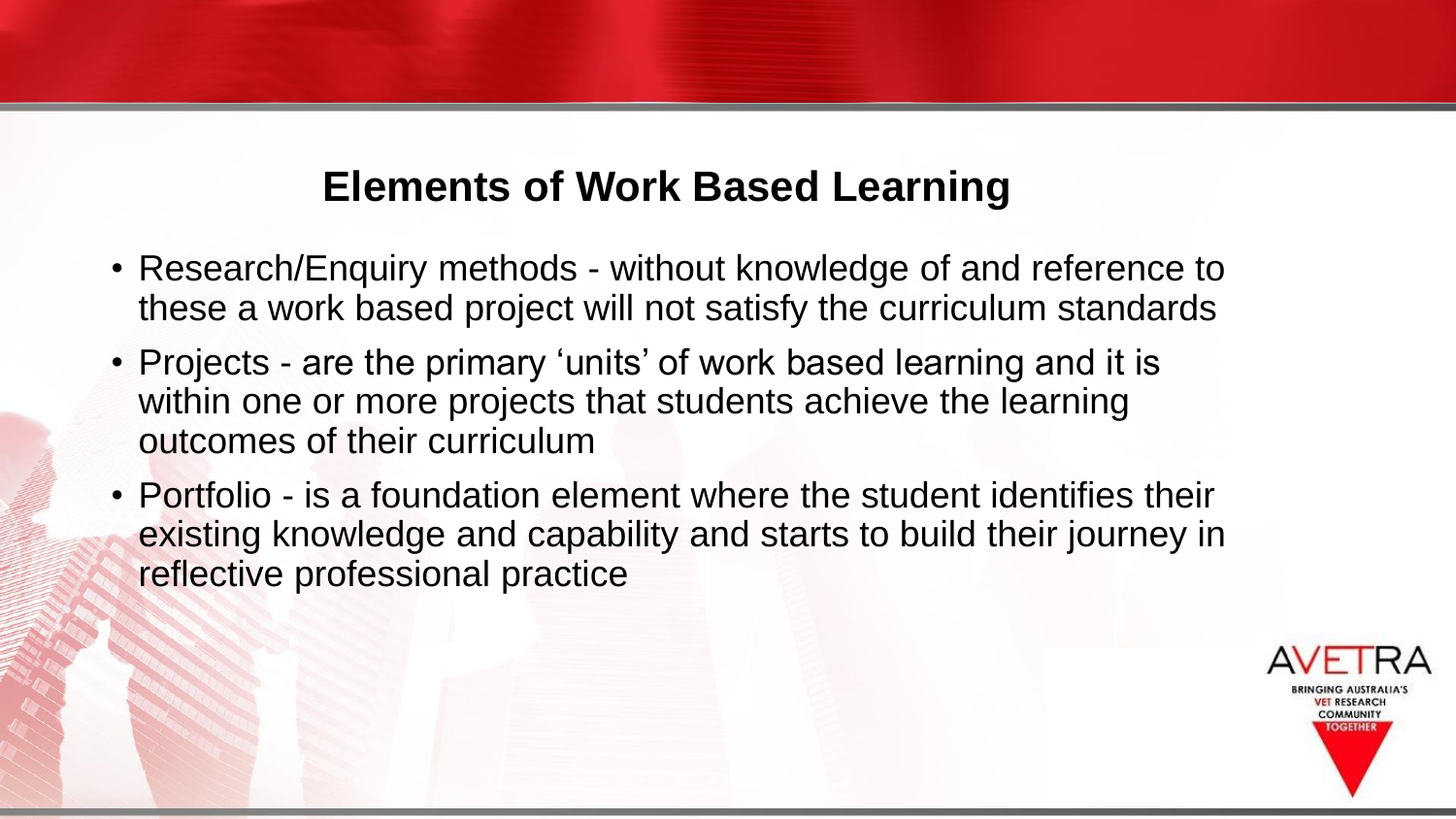### **Elements of Work Based Learning Approach**

- Accredited work based learning opportunity for students with previous knowledge and experience to gain credit for prior learning in the workplace
- Accredited Taught Courses provide students with the opportunity to acquire knowledge from existing sources that will complement their own learning objectives
- Benchmarking and Referencing like research methods, ensures that the student's learnings are located within a body of knowledge and capable of being academically assessed.

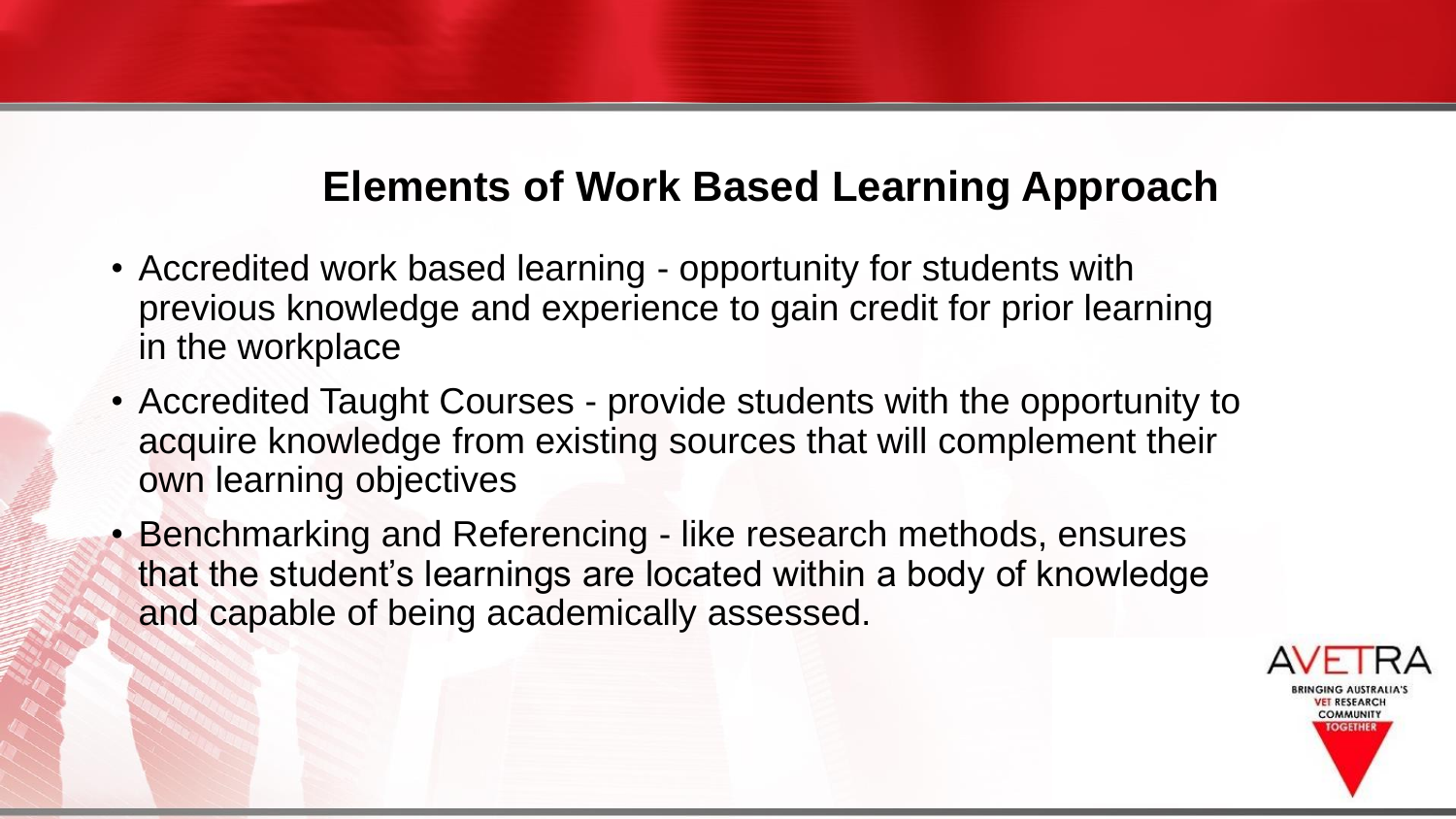#### **Project Topics**

➢To manage the roll out of the new NAK mobile phone ordering system.

➢To develop and implement a leadership succession strategy to manage effective knowledge transfer ensuring superior leadership continuity.

➢To develop and implement an overarching digital strategy for NAK Australia.

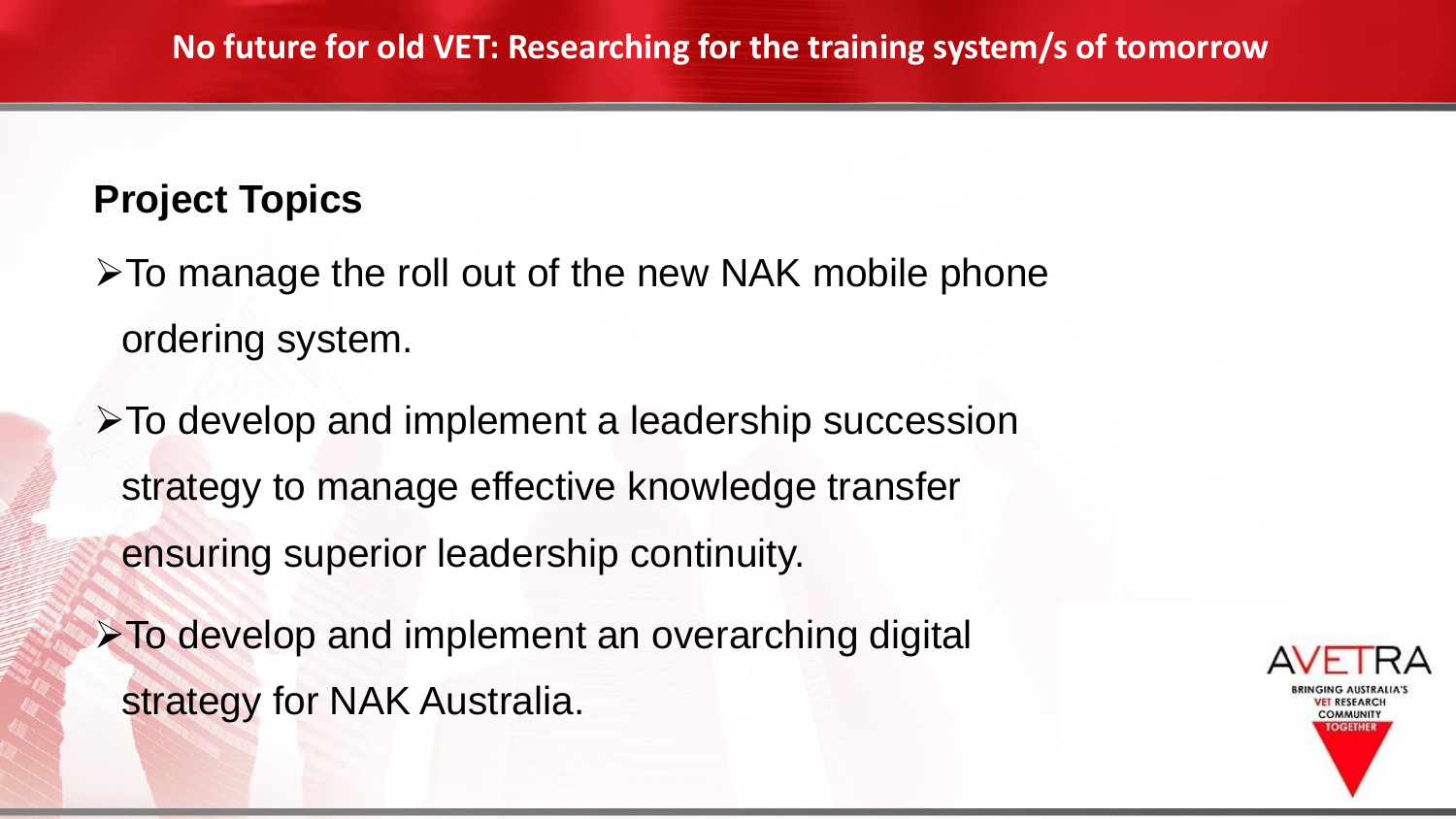➢To develop and implement a workable process for managing the new risk management policies across all sections of the business.

➢To develop and implement an international strategy to improve export profitability.

➢To investigate management strategies to increase sales via generating new business in international markets.

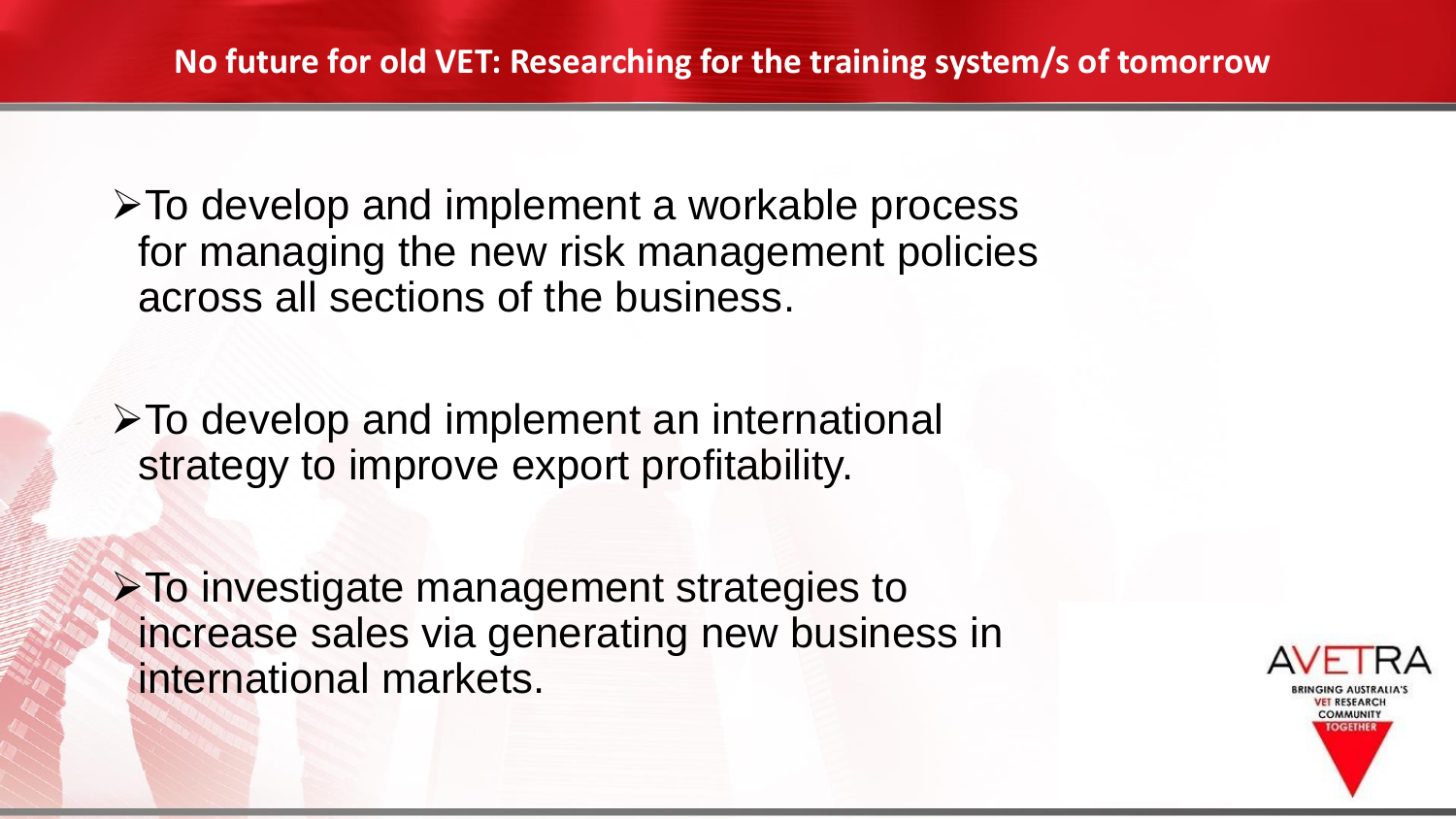### **Review of program and process**

**Methodology** – semi structured open questions with all participants interviewed together with all executive managers.

#### **Summary of benefits to the organisation and the individual**

- ➢Creates a culture for encouraging innovation
- ➢Aids in creating long term success for the organisation ➢Increases creativity

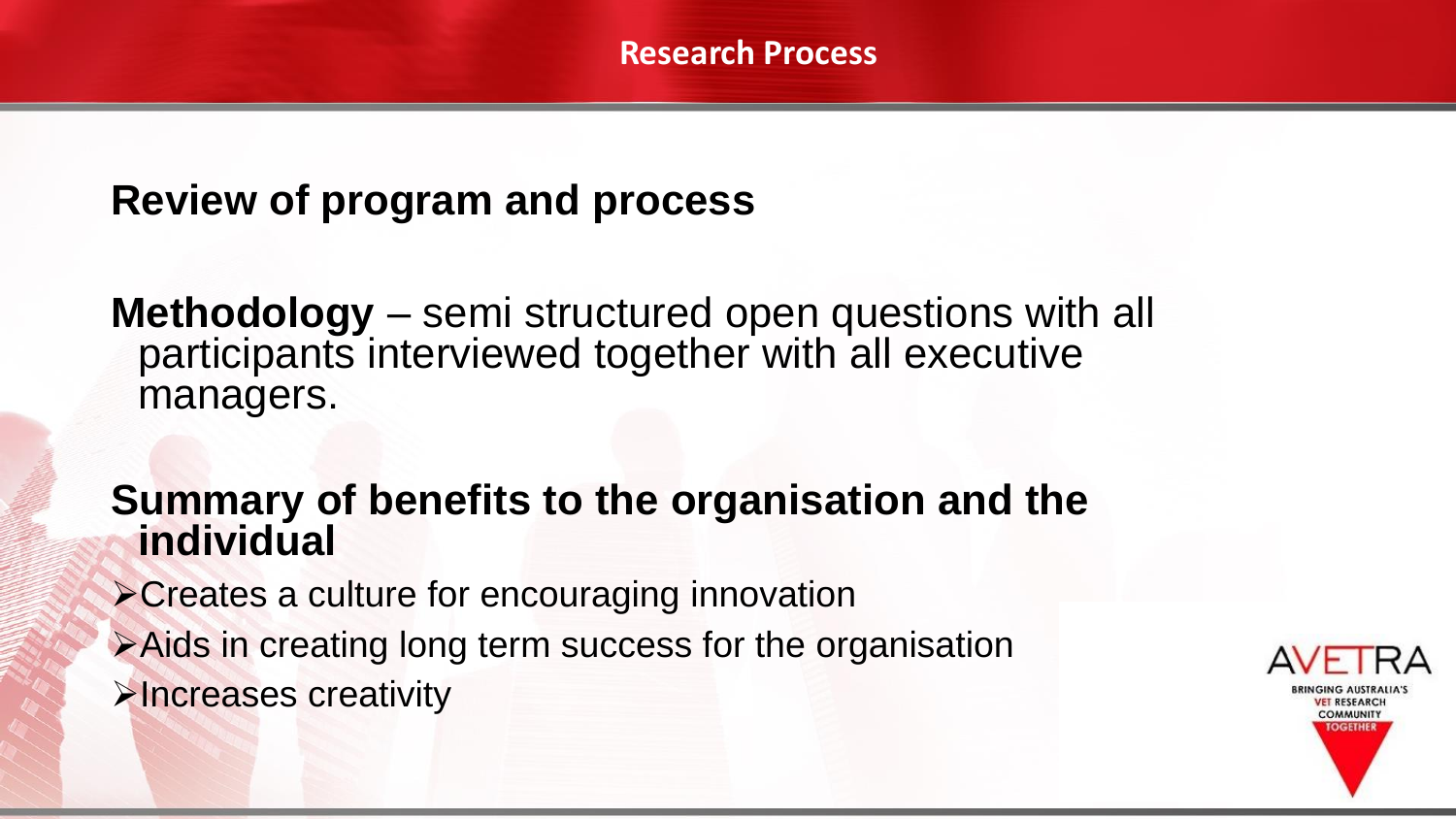➢Creates personal security within a skill/competency set ➢Enhances strategic capability ➢The program attracts staff who want to succeed ➢Allows enhanced communication within and between teams ➢Allows enhanced communication with management ➢Aids in developing a happy, satisfied and motivated organisation. ➢Allows staff to gain higher educational qualifications or the job.

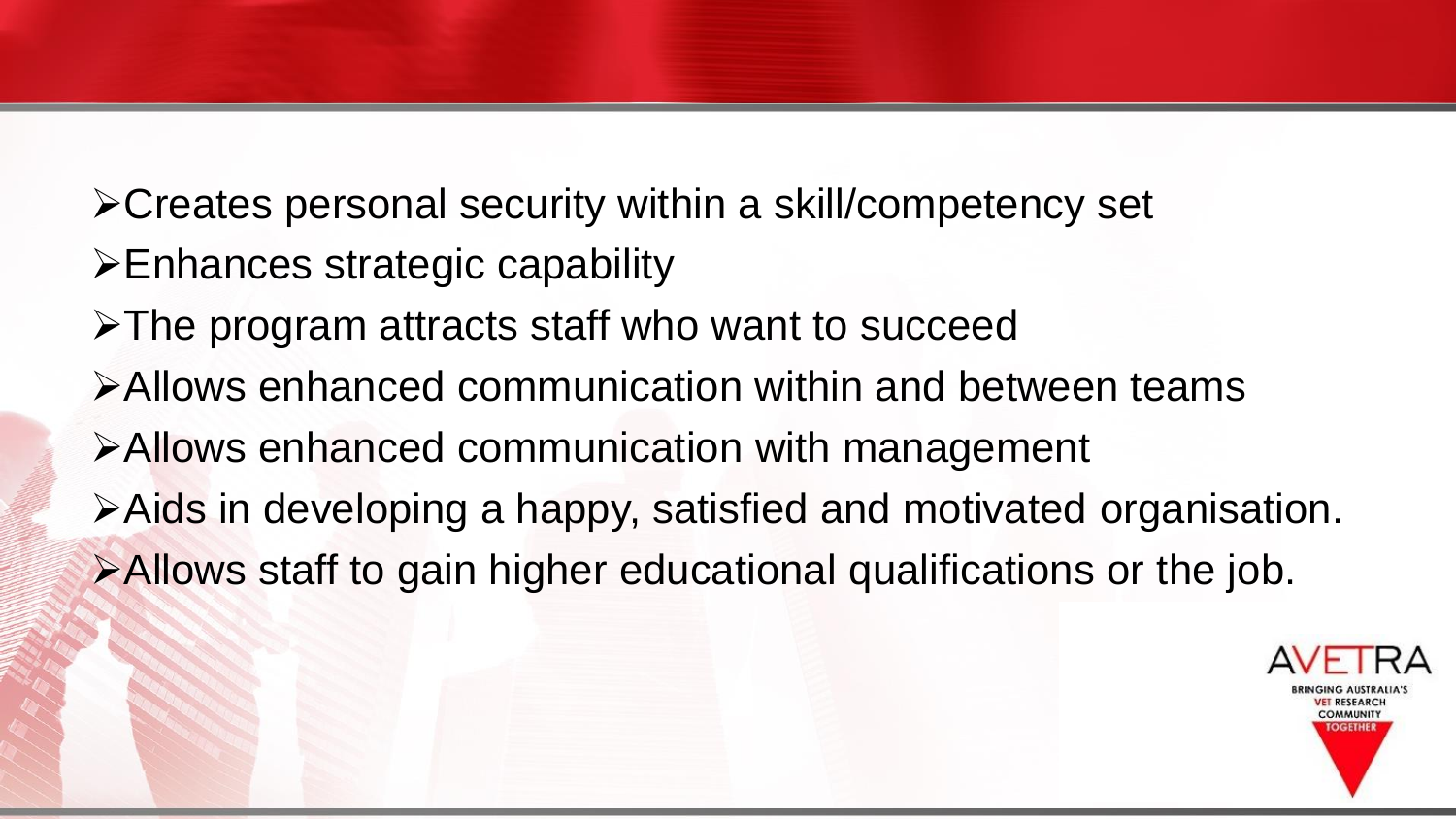## **Reflection & Work Based Learning**

- Communicate decisions, actions & review other options
- Personal growth & development
- Employed in group work as part of established quality, project & business improvement cycles
- Compare, benchmark & reference other sources on what they know or think they know
- Share with others as part of a professional development activity

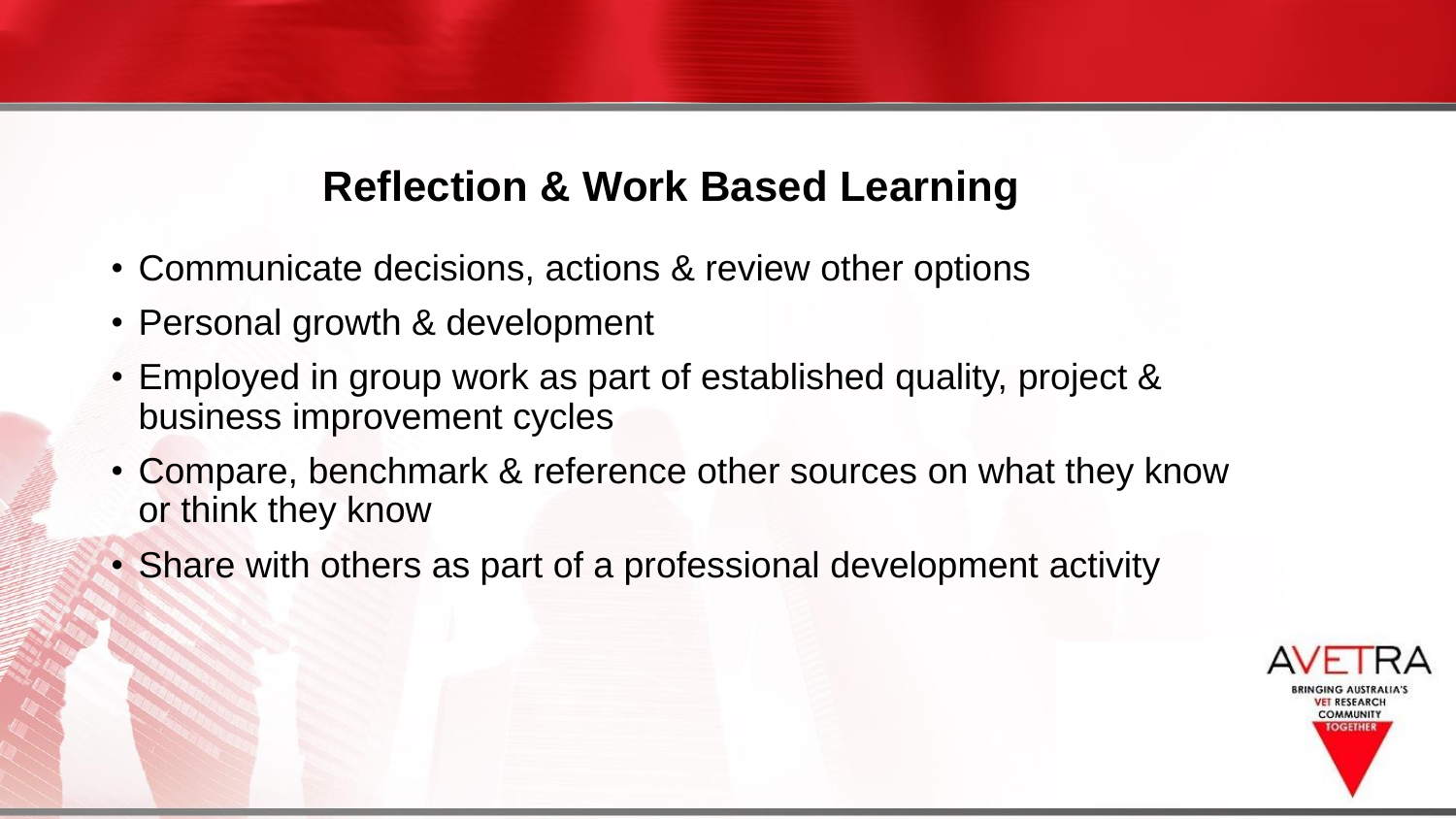## **Reflective Practice is a Bridge**

- on one hand it is a personal tool to connect the individual (their own personal traits and preferences) with their professional growth and learning;
- while on the other hand it is a shared (organisational) tool in business innovation, quality improvement and project management.
- assists a workgroup to connect the now (current state) with the future (desired state) and informs improved practice and creates even more opportunities for learning

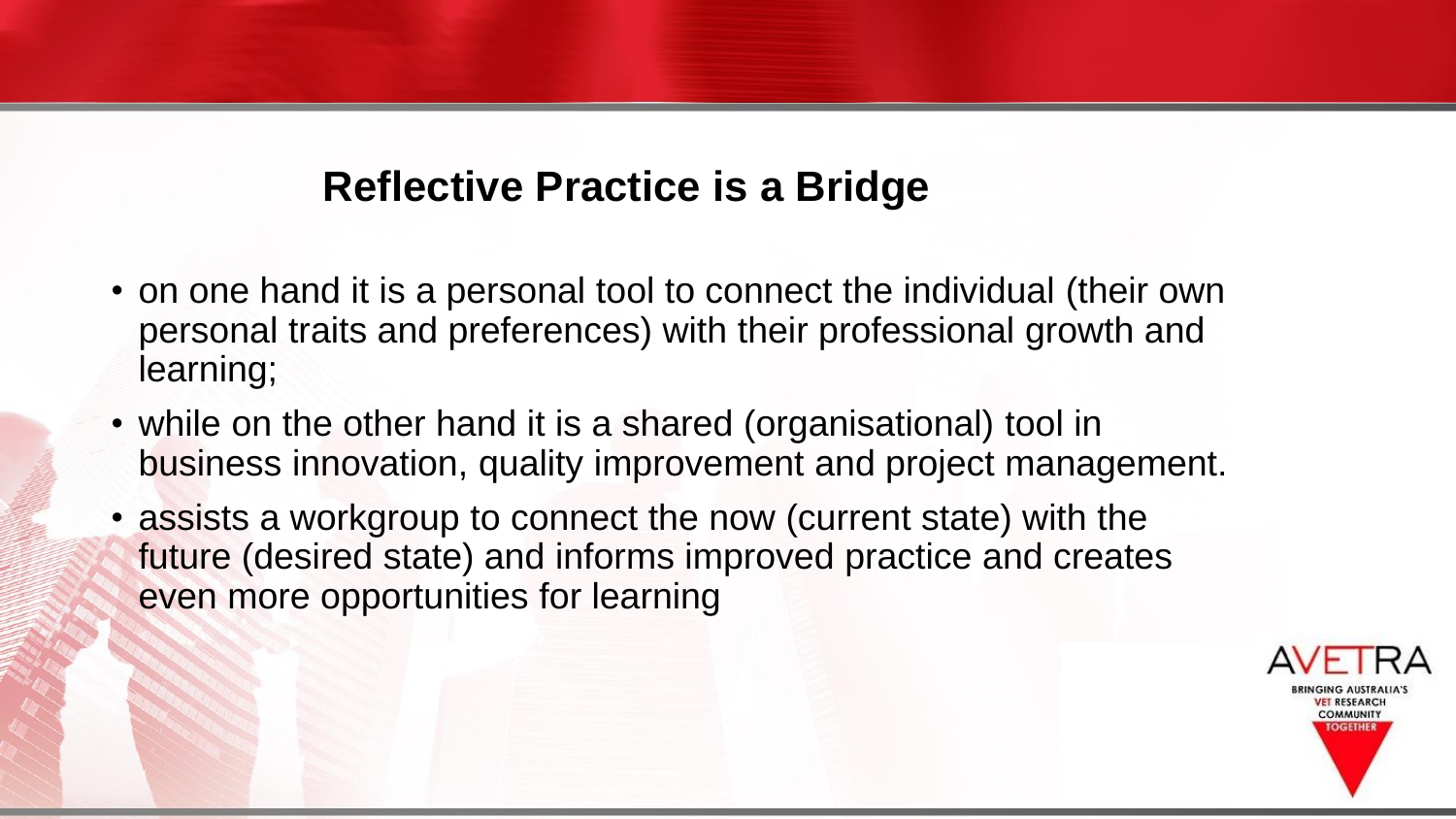#### **Reflective Considerations**

*An integral component of work, a necessary element in the evaluation, sense-making, learning and decision-making processes in the workplace. It is through a focus on reflection we suggest that the needs of production can be reconciled with the needs of employees to have satisfying engagement with their work. As the identity of worker shifts to worker-learner in new forms of production, so reflection is a key element in working with the challenges to identity that are also involved.* (Boud 2006)

**COMMUNITY TOGETHI**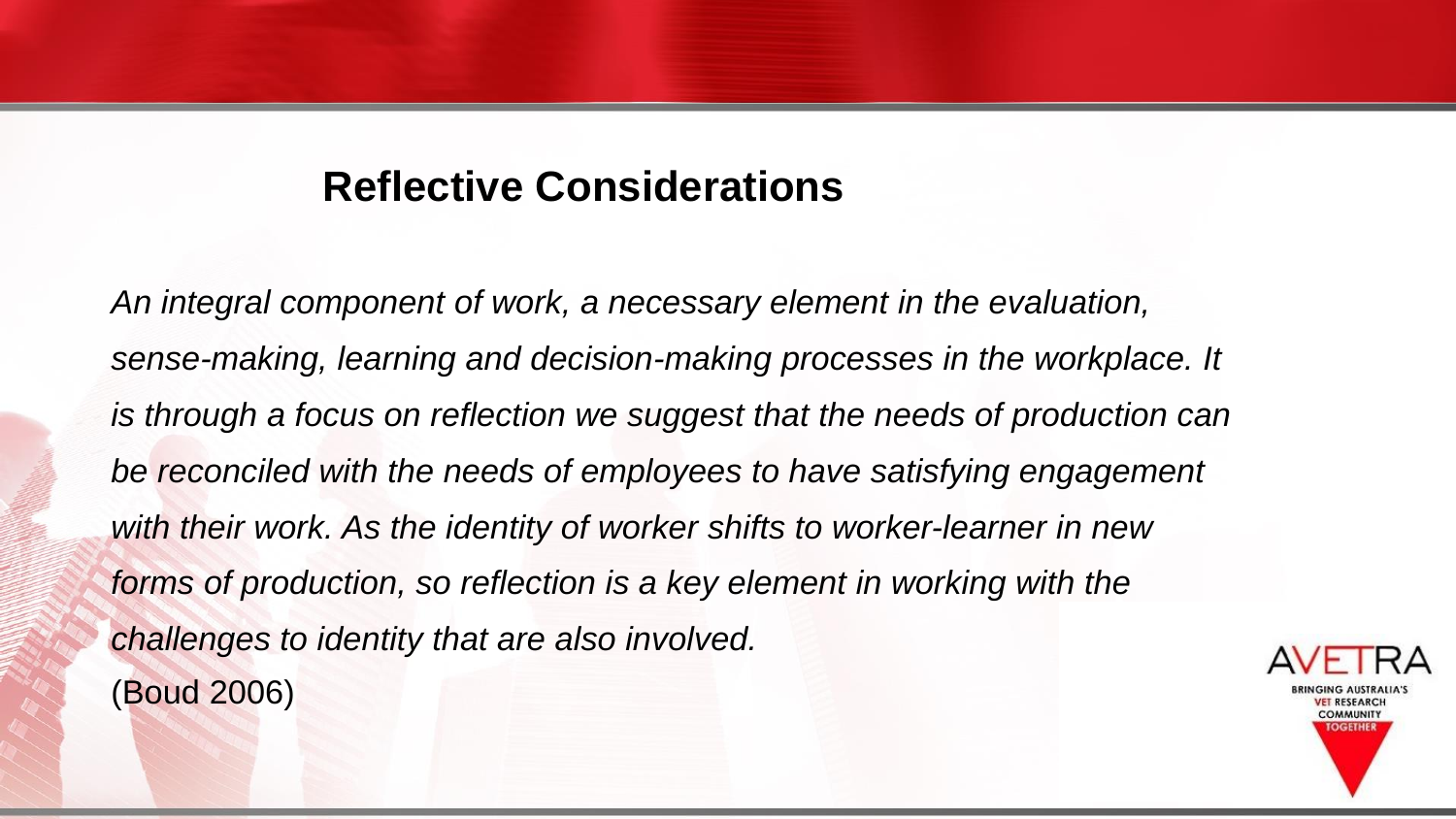#### **Summary of negative aspects to the organisation and the individual**

➢The increased stress on an individual to perform ➢The pressure for an individual to develop new skills ➢Can have negative affect on family and social life

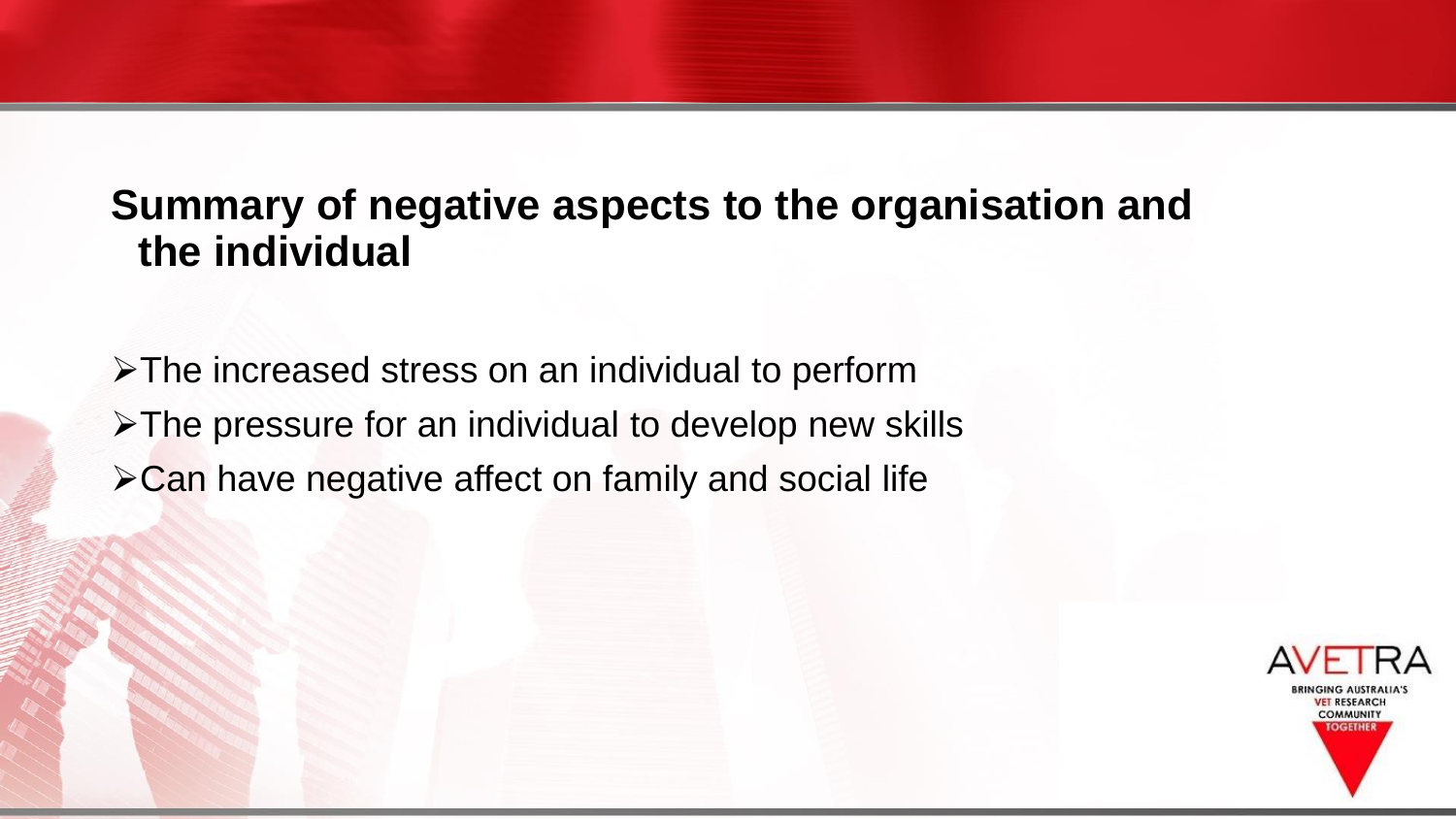*"Without doubt this program of learning has developed each participant's individual capabilities as well it has enhanced the NAK Australia's organisational capabilities with the result being continued improved competitiveness within a highly competitive marketplace." General Manager NAK Australia"*